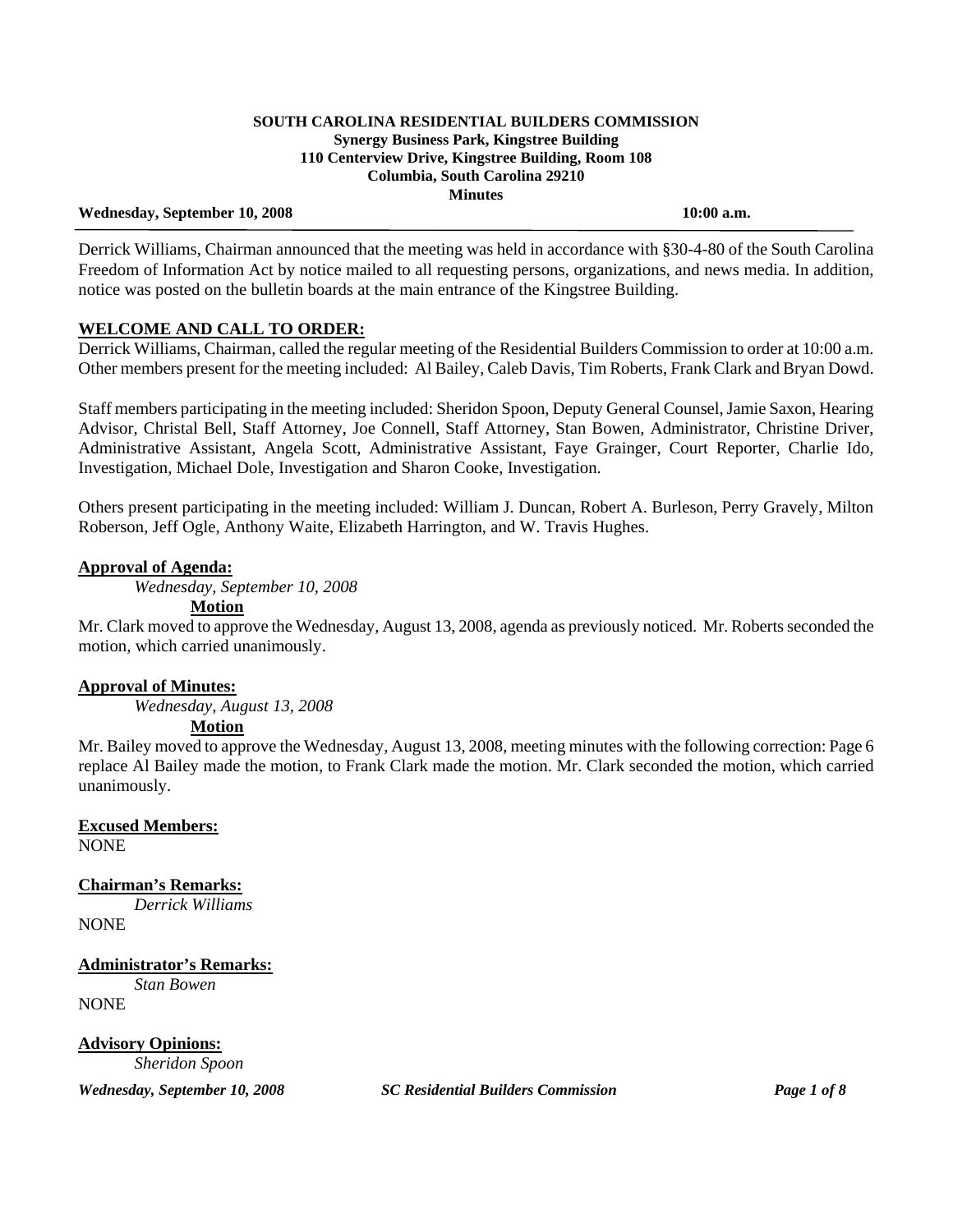Wednesday, September 10, 2008 10:00 a.m.

NONE

**Legislative Update:** NONE

**Old Business:** NONE

### **New Business:**

# **Recommendation of Investigation Review Committee: MOTION**

Mr. Bailey made a motion, to approve the recommendations of the Investigative Review Committee. Mr. Clark seconded the motion, which carried unanimously.

### **Application Review:**

## *Mr. Anthony S. Waite*

Mr. Waite appeared before the Commission because he answered "yes" on his Residential Builders Application that that he has been convicted of pled guilty or nolo contendere to a criminal offense. Due to Mr. Waite's answer the application could not be processed in a routine manner by staff.

Mr. Waite appeared before the Commission and offered the following testimony.

Mr. Waite testified that he was convicted of aggravated battery and served 30 months in state prison. He has done his time and asked that the Commission give him the opportunity to prove himself by approving his application.

# *(This proceeding was recorded by a court reporter in order to produce a verbatim transcript if requested in accordance with the law.)*

## **MOTION**

Mr. Dowd made a motion, to approve Mr. Waite to sit for the Residential Builder's Examination. Mr. Clark seconded the motion, which carried unanimously.

#### *Mr. Jackson Duncan*

Mr. Duncan appeared before the Commission because he answered "yes" on his Residential Builders Application that that he has been convicted of pled guilty or nolo contendere to a criminal offense. Due to Mr. Duncan's answer the application could not be processed in a routine manner by staff.

Mr. Duncan appeared before the Commission and offered the following testimony.

Mr. Duncan testified that he was convicted in 2007 for driving under the influence and simple possession of marijuana. He served 18 months probation and did community service and paid all fines. He presented a letter from his parole

*Wednesday, September 10, 2008 SC Residential Builders Commission Page 2 of 8*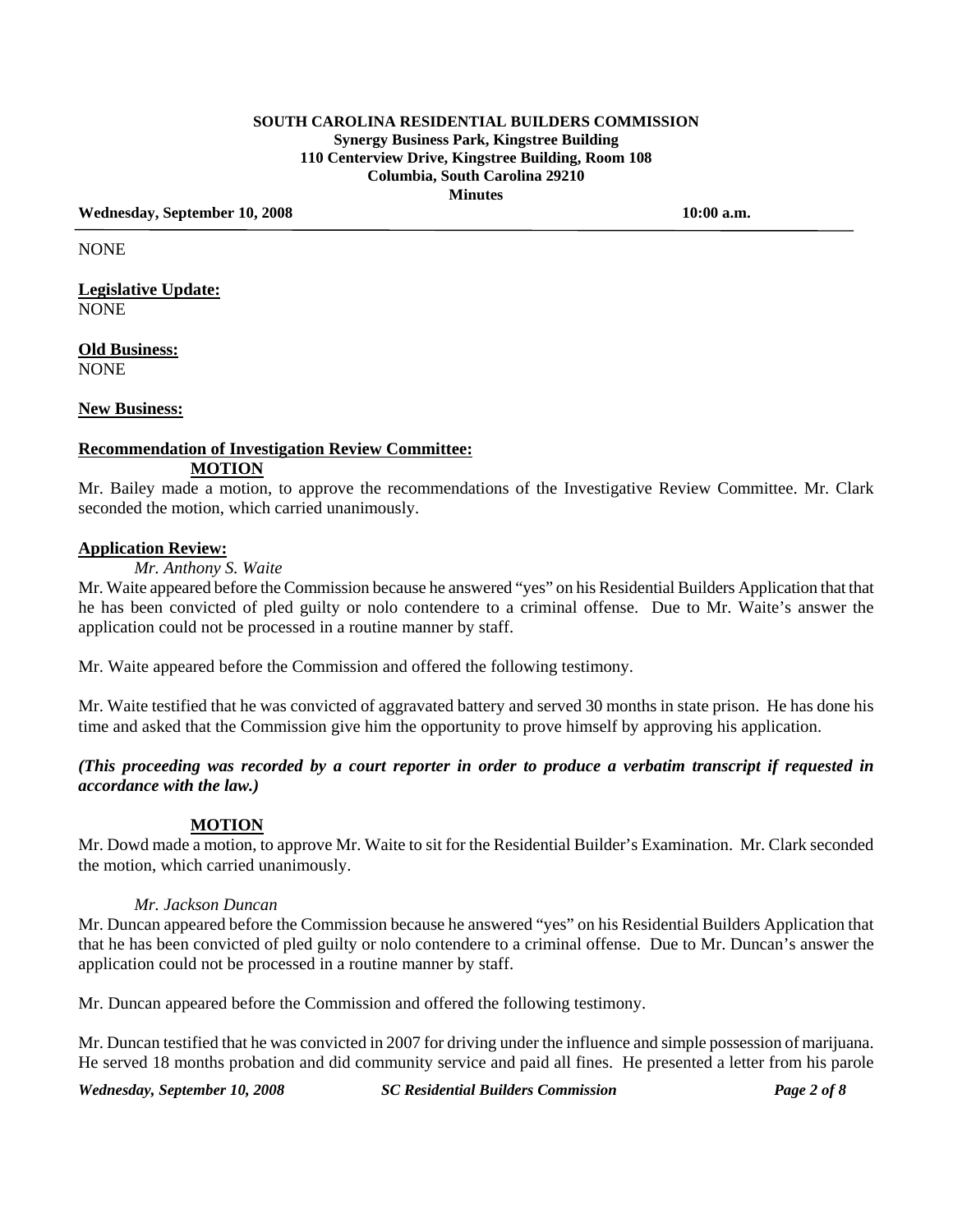### Wednesday, September 10, 2008 **10:00 a.m. 10:00 a.m.**

officer to the Commission.

### *(This proceeding was recorded by a court reporter in order to produce a verbatim transcript if requested in accordance with the law.)*

### **MOTION**

Mr. Davis made a motion, to approve Mr. Duncan to sit for the Residential Builder's Examination. Mr. Clark seconded the motion, which carried unanimously.

### *Ms Elizabeth Harrington*

Ms. Harrington appeared before the Commission because he answered "yes" on her Residential Builders Renewal Application that there has been judgments, liens or claims filed against her or business entities that she has been associated with within the past five (5) years. Due to Ms. Harrington answer the application could not be processed in a routine manner by staff.

Ms. Harrington appeared before the Commission and offered the following testimony.

Ms. Harrington testified that there was a judgment placed against her for Fifty-Five Thousand (\$55,000) Dollars actual damages and as of this date she has not satisfied the judgment.

*(This proceeding was recorded by a court reporter in order to produce a verbatim transcript if requested in accordance with the law.)* 

#### **MOTION**

Mr. Bailey made a motion, to deny Ms. Harrington's Residential Builders Renewal application until such time as the judgment is resolved or arrangements are made to make restitution. Mr. Clark seconded the motion, which carried unanimously.

### *Mr. Milton Earl Roberson*

Mr. Roberson appeared before the Commission because he answered "yes" on his Specialty Contractor's Application that that he has been convicted of pled guilty or nolo contendere to a criminal offense. Due to Mr. Roberson's answer the application could not be processed in a routine manner by staff.

Mr. Roberson appeared before the Commission and offered the following testimony.

Mr. Roberson testified that he was convicted twice for criminal domestic violence. He and his wife has separated and asked the Commission to grant his Specialty license.

*(This proceeding was recorded by a court reporter in order to produce a verbatim transcript if requested in accordance with the law.)* 

*Wednesday, September 10, 2008 SC Residential Builders Commission Page 3 of 8*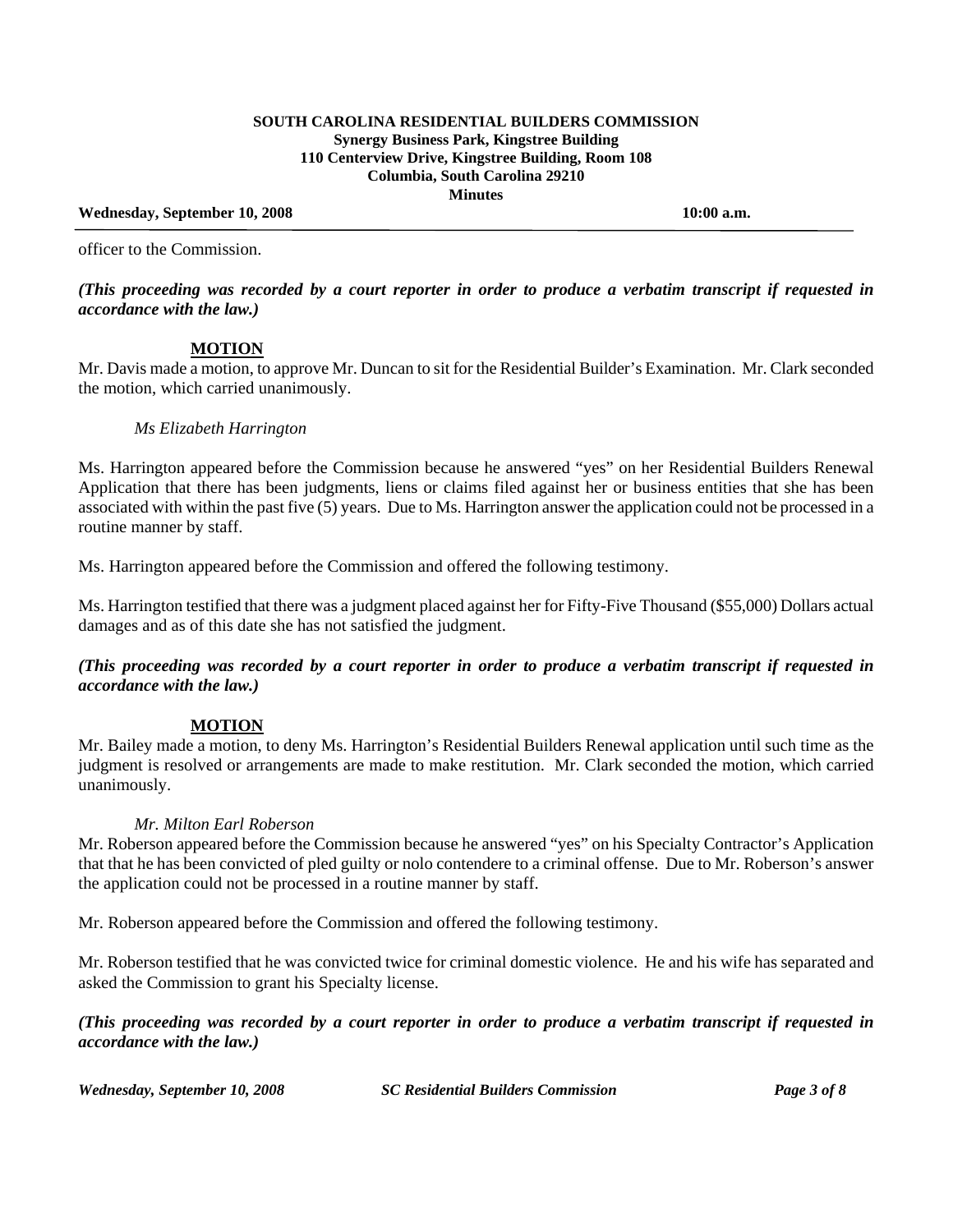Wednesday, September 10, 2008 **10:00 a.m. 10:00 a.m.** 

### **MOTION**

Mr. Davis made a motion, to approve Mr. Roberson's Specialty Contractors Application. Mr. Clark seconded the motion, which carried unanimously.

## *Mr. Robert A. Burleson*

Mr. Burleson appeared before the Commission because he answered "yes" on his Residential Builder's Application that that he has been convicted of pled guilty or nolo contendere to a criminal offense. Due to Mr. Burleson's answer the application could not be processed in a routine manner by staff.

Mr. Burleson appeared before the Commission and offered the following testimony.

Mr. Burleson testified that he was convicted of simple possession of marijuana. He has been cleaned for approximately three years and looking forward to being a contributing member of society.

*(This proceeding was recorded by a court reporter in order to produce a verbatim transcript if requested in accordance with the law.)* 

# **MOTION**

Mr. Bailey made a motion, to approve Mr. Burleson to sit for the Residential Builder's Examination, once he passes the examination his license be issued with a two year probationary status and he must provide a statutory bond. Mr. Clark seconded the motion, which carried unanimously.

## *Mr. Jeffrey A. Ogle*

Mr. Ogle appeared before the Commission asking for approval of his Residential Builder's Application with a reviewed financial statement instead of a surety bond.

Mr. Ogle appeared before the Commission and offered the following testimony.

Mr. Ogle testified that the initial licensing process too long and his application was returned three times for different reasons. The second time it was returned he was instructed by staff to furnish a reviewed financial statement prepared by a certified public accountant. Since that time, his application was returned requesting a surety bond. He stated that it is not fair for him to have to provide a surety bond when staff and the website states that a financial statement may be furnished. He requested that the Commission instruct staff when laws are changed and asked that the website be updated to show the change.

Mr. Sheridon Spoon, advised that §40-59-220(c) states the commission shall issue a residential builder's license if, a result of examination, the commission finds that the applicant is qualified to engage in residential building in South Carolina, and the applicant submits an executed bond in the form and with a surety approved by the commission in the sum of not less than Fifteen Thousand (\$15,000) Dollars or proof of financial responsibility acceptable to the commission.

*Wednesday, September 10, 2008 SC Residential Builders Commission Page 4 of 8*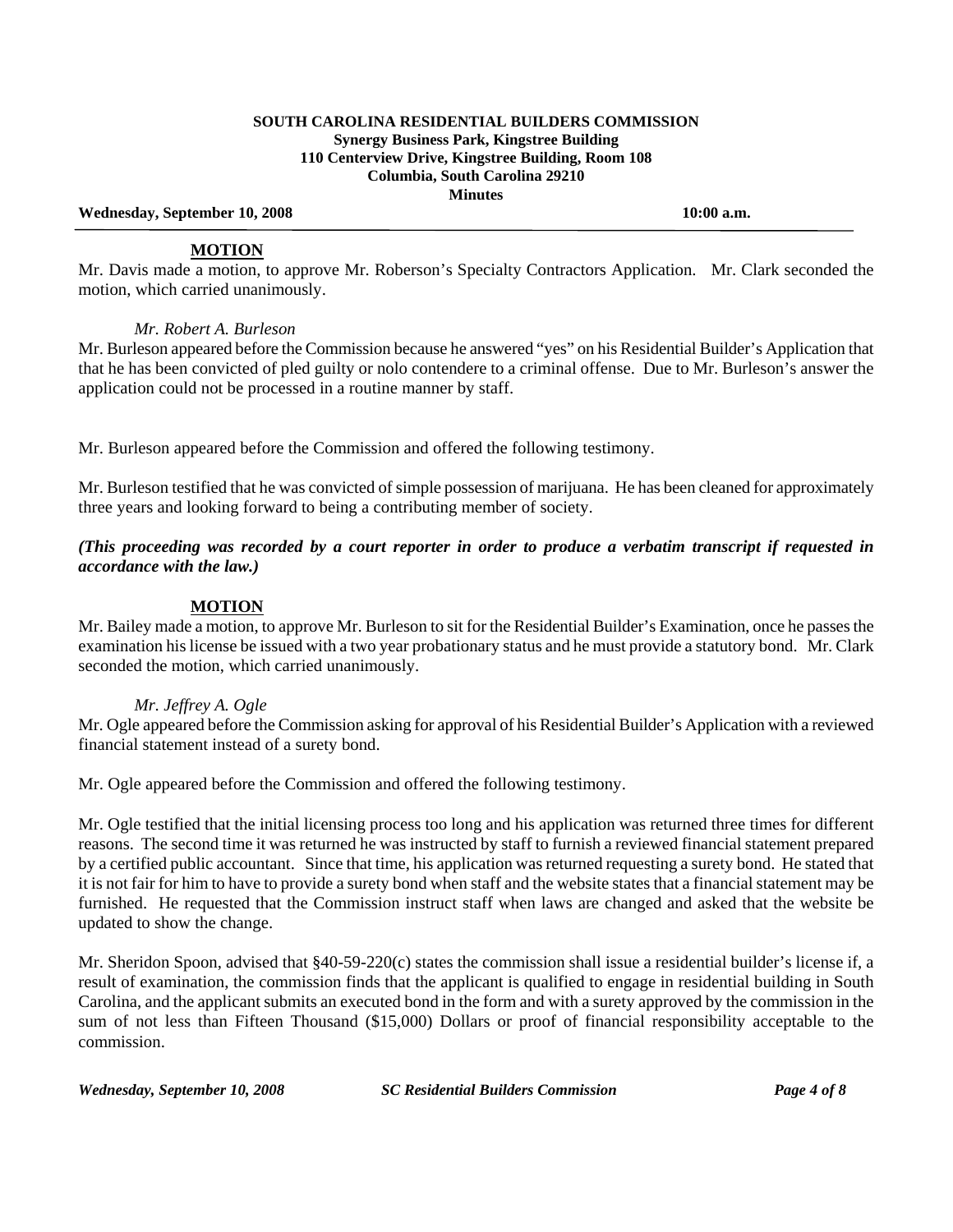### Wednesday, September 10, 2008 **10:00 a.m. 10:00 a.m.**

*(This proceeding was recorded by a court reporter in order to produce a verbatim transcript if requested in accordance with the law.)* 

### **MOTION**

Mr. Dowd made a motion, to deny Mr. Ogle's request and required Mr. Ogle to provide a statutory bond in the amount of Fifteen Thousand (\$15,000) Dollars. Mr. Davis seconded the motion, which carried unanimously.

#### **Reinstatements:**

*Mr. James Foguth* 

Mr. Foguth was not present, but requested to appear before the Commission to have his Residential Specialty License reinstated.

*(This proceeding was recorded by a court reporter in order to produce a verbatim transcript if requested in accordance with the law.)* 

### **No Action Taken**

*Mr. Randy H. Holloway* 

Mr. Holloway did not appear at this meeting, case was continued until Wednesday, October 8, 2008.

### *Mr. Robbie Browder*

Mr. Browder was not present, but requested to appear before the Commission to have his Residential Builder's License reinstated.

*(This proceeding was recorded by a court reporter in order to produce a verbatim transcript if requested in accordance with the law.)* 

# **No Action Taken**

## **Citation Appeal**

Mr. Jamie Saxon was the hearing advisor

#### *Mr. Emanuel Donaldson*

Mrs. Christal Bell briefed the Commission regarding Mr. Emanuel Donaldson's citation appeal. She stated that Mr. Donaldson was scheduled to appear before the Commission. Prior to the hearing she spoke with his attorney Mr. Griffith and negotiated the citation appeal. They are requesting that the penalty of Five Hundred (\$500) Dollars be reduced and the citation appeal would be resended.

*(This proceeding was recorded by a court reporter in order to produce a verbatim transcript if requested in accordance with the law.)* 

*Wednesday, September 10, 2008 SC Residential Builders Commission Page 5 of 8*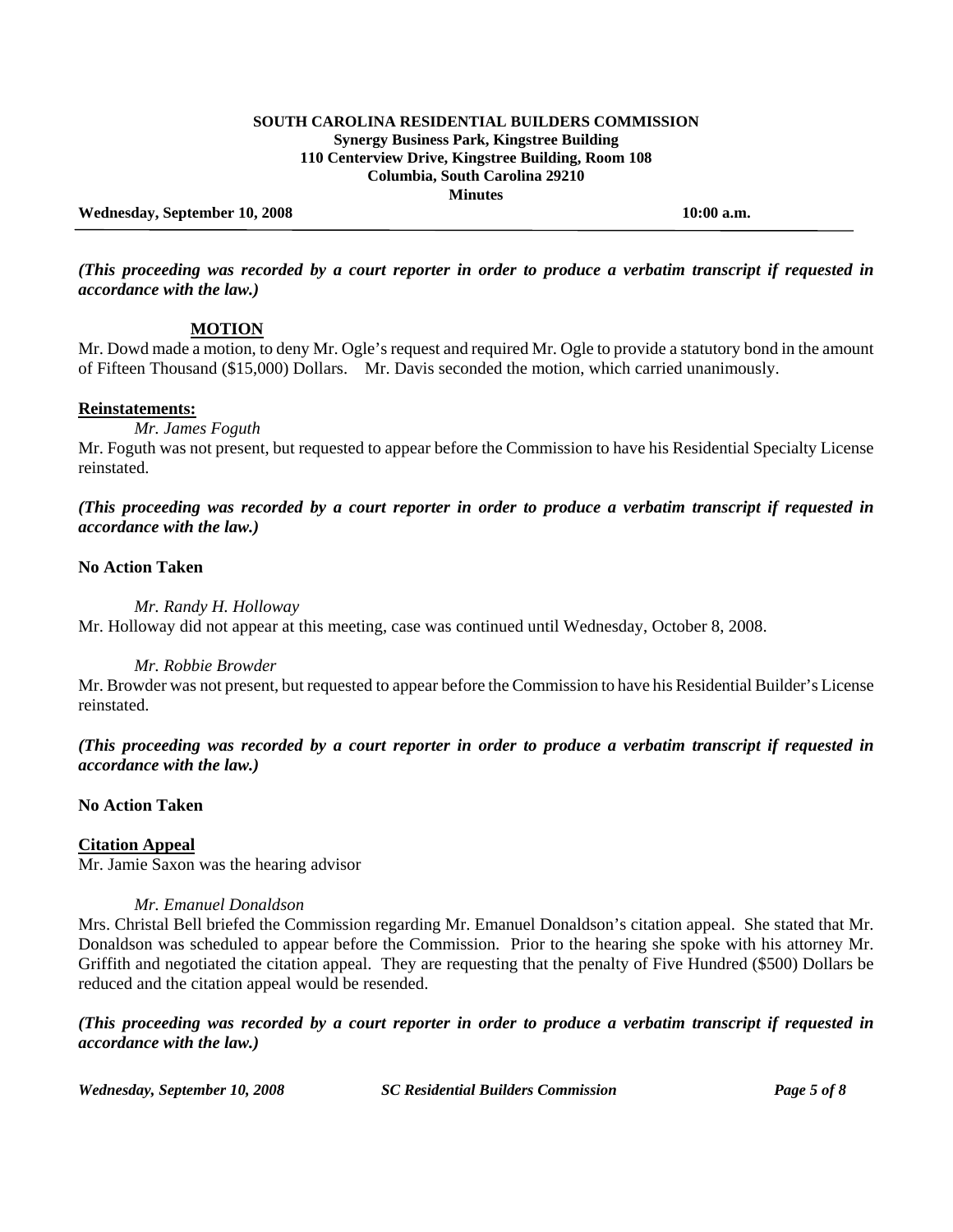Wednesday, September 10, 2008 **10:00 a.m. 10:00 a.m.** 

### **MOTION**

Mr. Bailey made a motion, to reduce the penalty of Five Hundred (\$500) Dollars to Two Hundred Fifty (\$250) Dollars. Mr. Davis seconded the motion, which carried unanimously.

### **Hearing Officer's Recommendations For Bond Hearings:**

 *Mr. Jerry Roberson, Case #2006-75* 

Mr. Roberson did not appear at this meeting

*(This proceeding was recorded by a court reporter in order to produce a verbatim transcript if requested in accordance with the law.)* 

### **MOTION**

Mr. Davis made a motion, to approve the Hearing Officer's recommendations. Mr. Bailey seconded the motion, which carried unanimously.

 *Mr. Thomas Ploskina, Case # 2006-207* 

Mr. Ploskina did not appear at this meeting.

*(This proceeding was recorded by a court reporter in order to produce a verbatim transcript if requested in accordance with the law.)* 

## **MOTION**

Mr. Davis made a motion, to approve the Hearing Officer's recommendations. Mr. Roberts seconded the motion, which carried unanimously.

## **Reconsideration of Final Order**

#### **MOTION**

Mr. Dowd moved to enter into executive session to seek legal advice. Mr. Roberts seconded the motion, which carried unanimously.

The Board returned to public session. Mr. Roberts made a motion, to come out of executive session. Mr. Bailey seconded the motion, which carried unanimously.

## *Mr. Willilam Hughes*

Mr. Joe Connell briefed the Commission regarding the Mr. Hughes request for reconsideration of the Final Order. Mr. Gravely represented Mr. Ronald and Mrs. Patricia Roach.

Mr. Hughes, and Mr. Ronald Roach were sworn in by Mrs. Faye Grainger.

*Wednesday, September 10, 2008 SC Residential Builders Commission Page 6 of 8*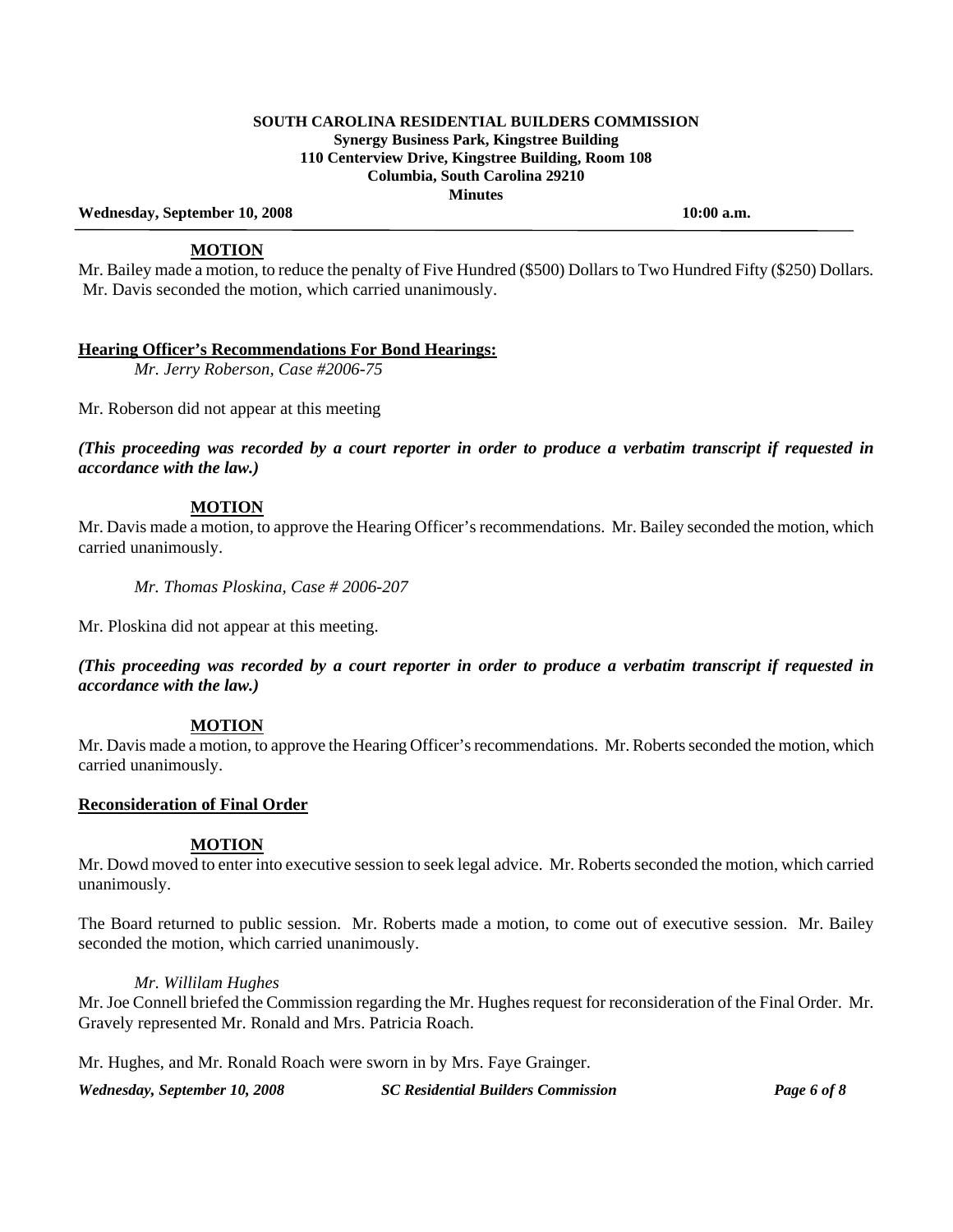#### Wednesday, September 10, 2008 **10:00 a.m. 10:00 a.m.**

Mr. Gravely stated that his clients have some concerns regarding the length of time given to Mr. Hughes to have the repairs done on their home. Mr. Hughes was given forty-five (45) days from the service of the order upon him to conform to the items specified in the inspector's report. Mr. Hughes contacted them approximately a week or two before his forty-five days was up to make the repairs. They felt it would take longer than five to six days to have the repairs done. Therefore, they refused to allow Mr. Hughes access to the home to make the repairs.

Mr. Hughes testified that he had his workers present to do all aspects of the work assigned.

*(This proceeding was recorded by a court reporter in order to produce a verbatim transcript if requested in accordance with the law.)* 

# **MOTION**

Mr. Clark moved to enter into executive session to seek legal advice on this matter. Mr. Bailey seconded the motion, which carried unanimously.

The Board returned to public session. Mr. Davis made a motion, to come out of executive session. Mr. Roberts seconded the motion, which carried unanimously.

# **MOTION**

Mr. Bailey made a motion, to grant Mr. Hughes' Reconsideration of the Final Order and reduce the fine from Five Thousand (\$5000) to One Thousand (\$1000) Dollars and no items to be corrected. Mr. Davis seconded the motion, which carried unanimously.

## **Hearing Officer's Recommendations:**

## *Ms. Lisa Stanley, Case #: 2007-96*

Mrs. Christal Bell briefed the Commission regarding the Hearing Officer's Recommendations in regard to Case # 2007- 96.

Ms. Stanley was not present at this meeting.

*(This proceeding was recorded by a court reporter in order to produce a verbatim transcript if requested in accordance with the law.)* 

## **MOTION**

Mr. Bailey made a motion, to approve the Hearing Officer's recommendations. Mr. Roberts seconded the motion, which carried unanimously.

## *Mr. Billy Blakely*

Mr. Christal Bell briefed the Commission regarding the Hearing Officer's recommendations.

*Wednesday, September 10, 2008 SC Residential Builders Commission Page 7 of 8*